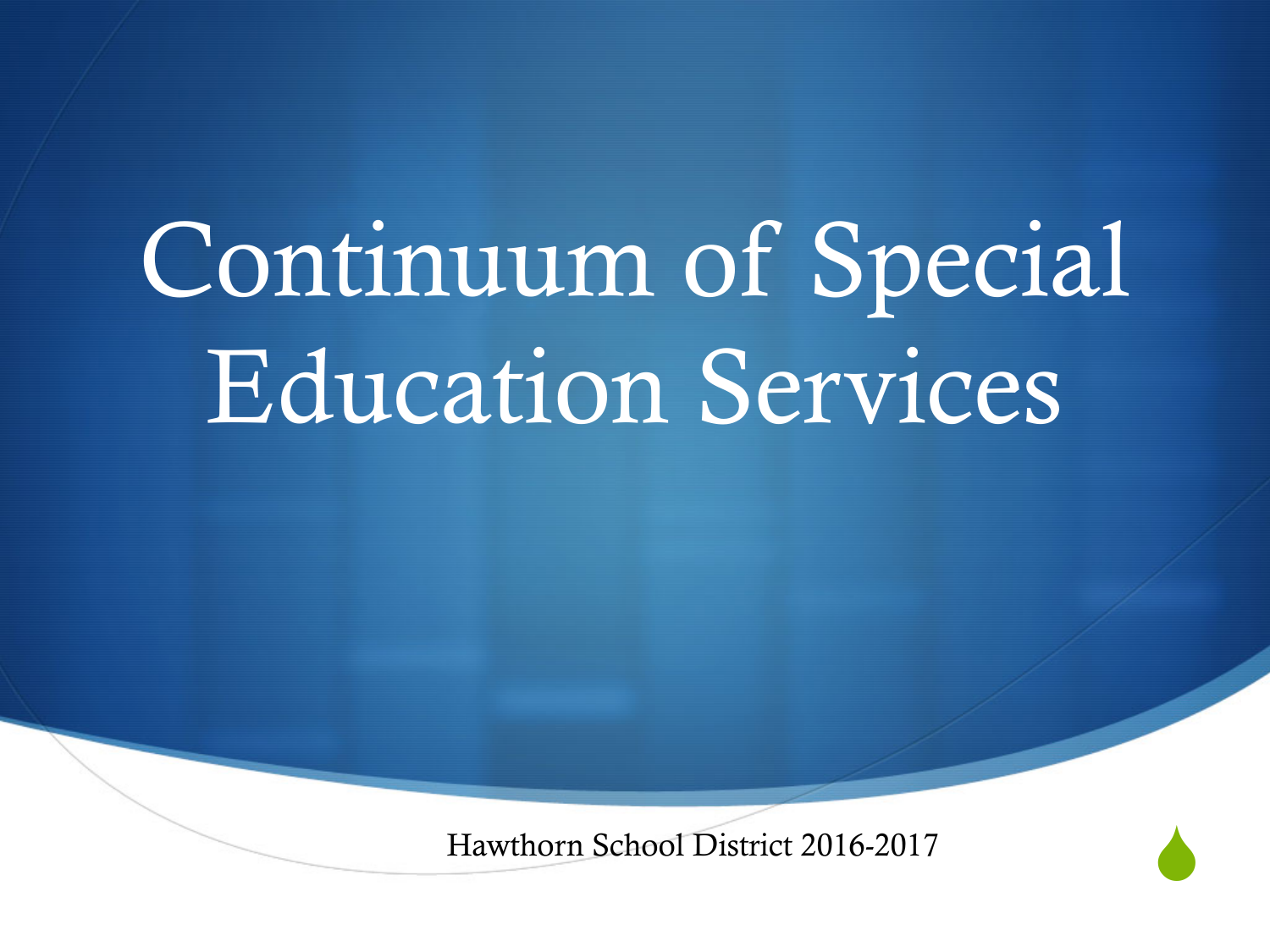#### Introduction

The purpose of this presentation is to inform members of the Hawthorn community, faculty, staff, and parents, on the continuum of special education services offered by Hawthorn School District 73.

It is the District's obligation to develop and Individual Education Plan which supports eligible students to work towards their goals in a setting that is least restrictive.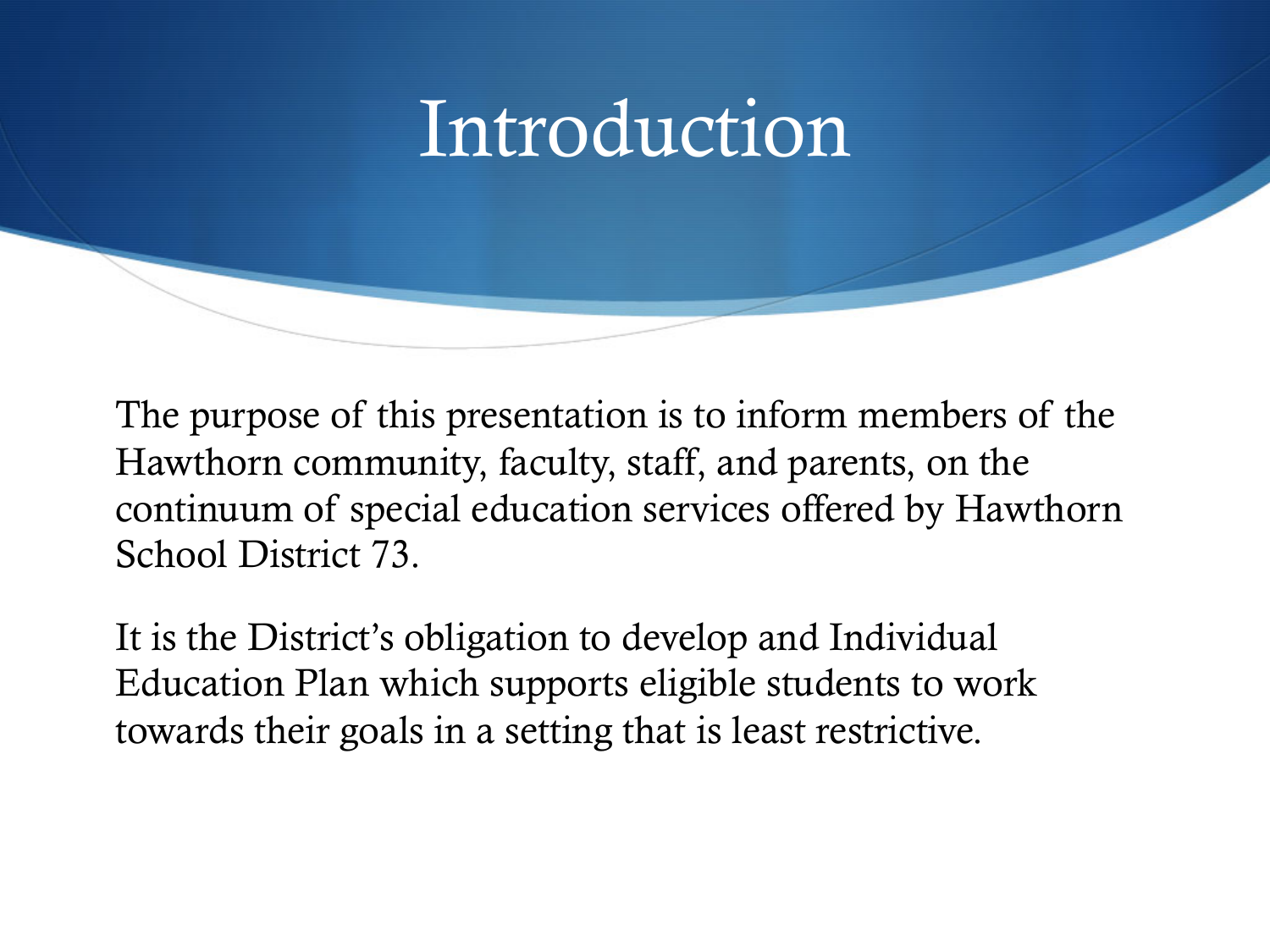### Purpose of Special Education

To ensure that all children with disabilities have available to them a free appropriate public education (FAPE) that emphasizes special education and related services designed to meet their unique needs and prepare them for further education, employment and independent living.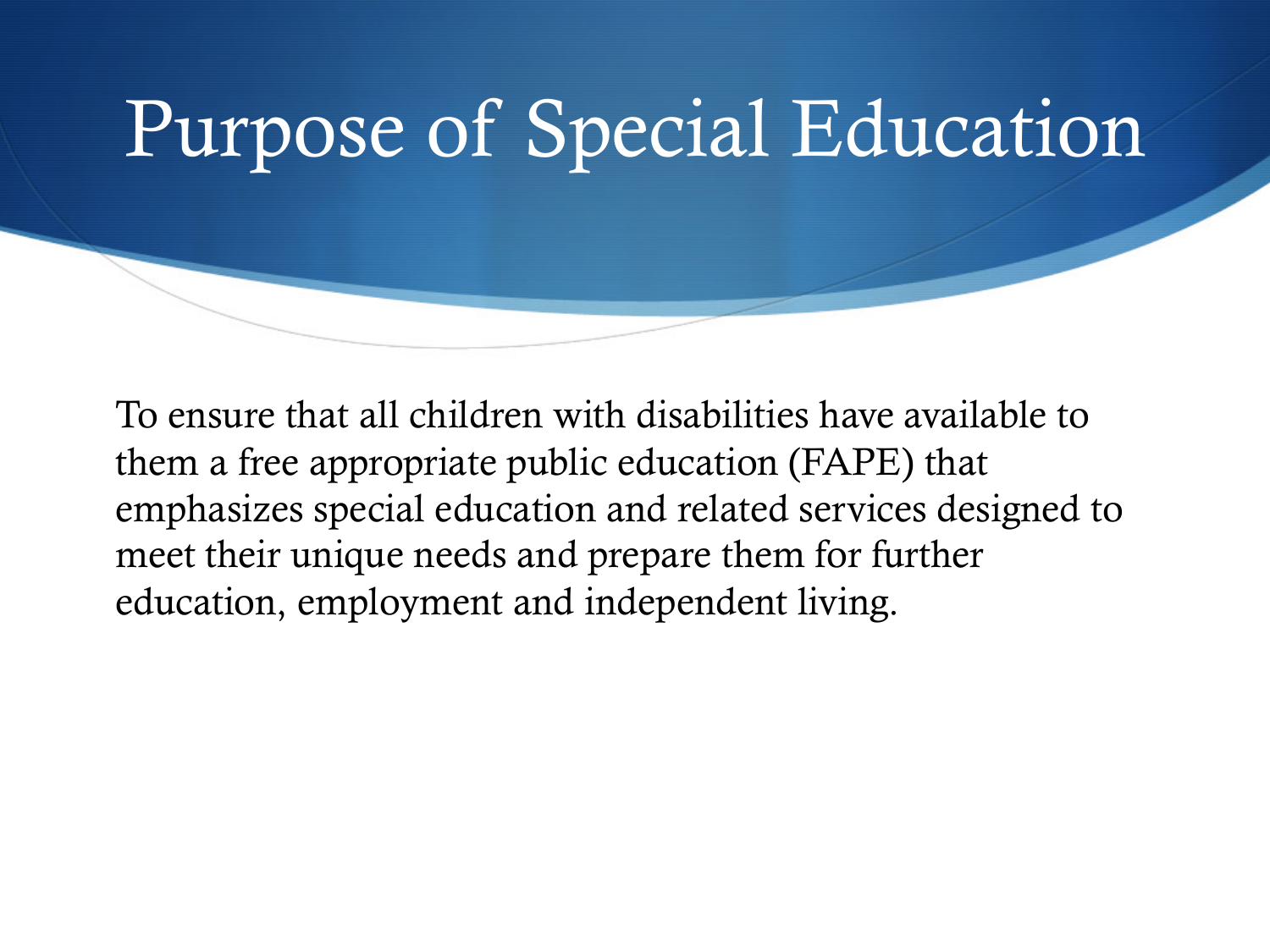#### Continuum of Special Education Services

**General Education with No Supplementary Aids or Services** 

**General Education with Supplementary Aids or Services** 

Resource Support (placement in a special education classroom less than 40% of the special day

Self-Contained Placement(placement in a special education classroom more than 40% for the school day (ex. Instructional, DD, DI, and DLP classes)

**Separate Special Education Day School** 

**Residential Placement** 

**Home Hospital Placement** 

most restrictive Least access to typical peers to most access

Least restrictive to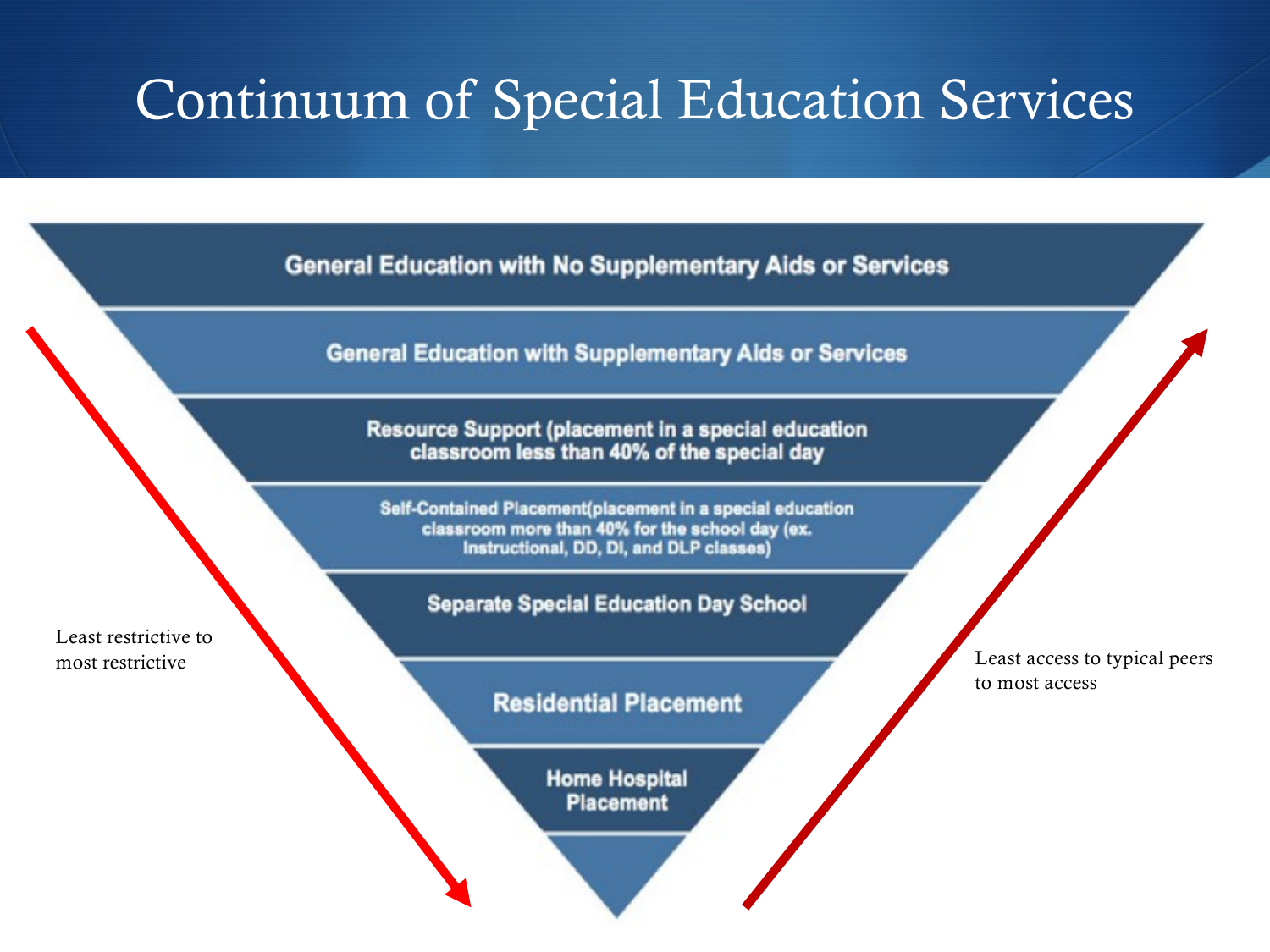#### Placement vs Location

- Hawthorn School District 73 offers a full continuum of services to eligible students. Eligibility is determined following IDEA guidelines.
- $\blacklozenge$  When an IEP Team determines a placement, they are referring to a level of service on the continuum. The location of those services may be in varied locations.
- $\bullet$  Not all levels of service and/or placements are available within Hawthorn School District buildings.
- $\blacklozenge$  Hawthorn partners with it's cooperative district, Special Education District of Lake County (SEDOL) which provides levels of service and/or placements that are not available within our district schools.
- If a student requires services and/or placement that is beyond the scope of either District or SEDOL, Hawthorn maintains the responsibility for educating the student, in ISBE approved facilities, in order for that student to receive a free, appropriate public education.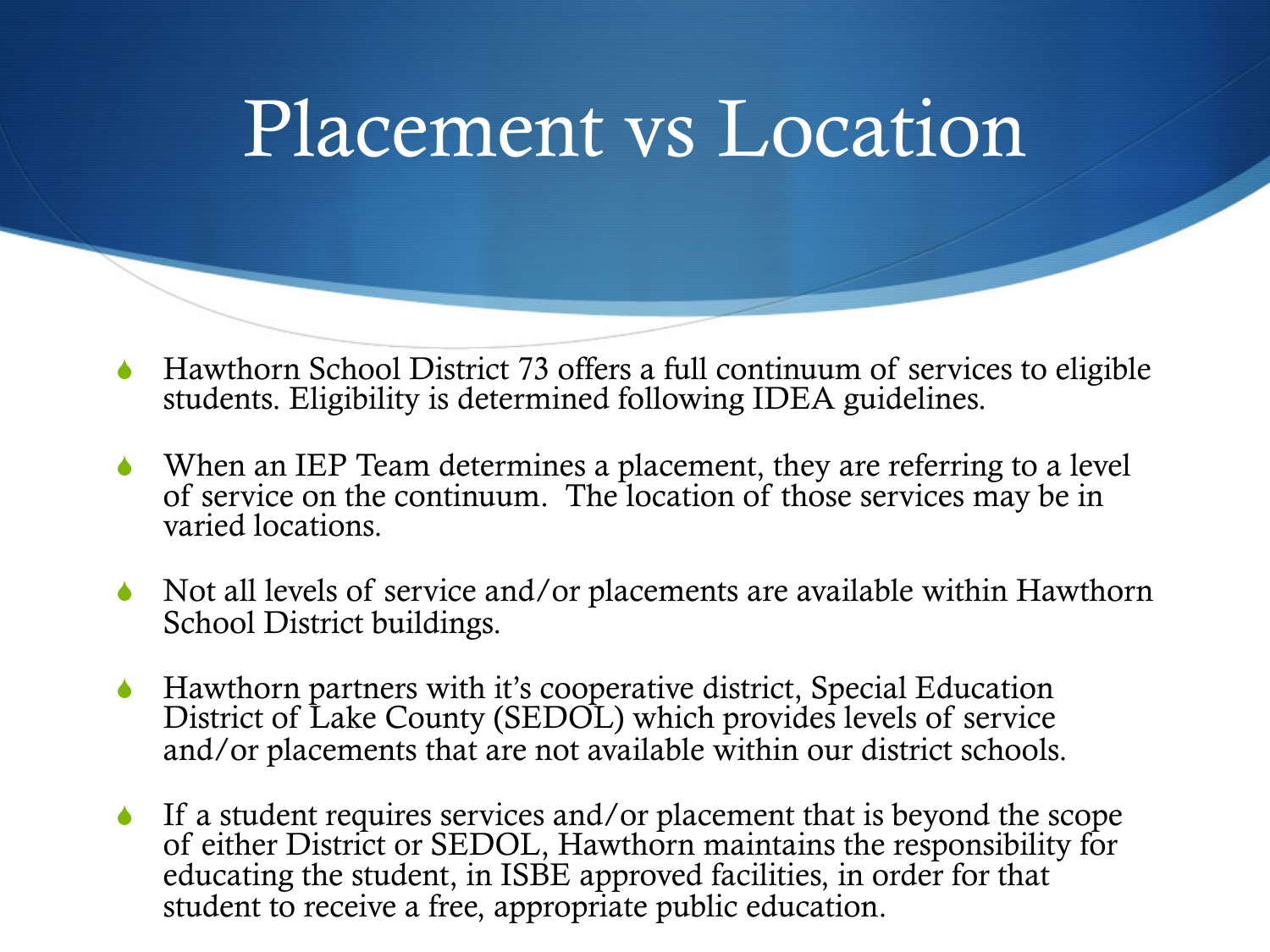#### General Education

- To the greatest extent possible, a student will be educated in the general education classroom with his or her peers. Only when necessary to meet a student's unique learning needs, will the student be placed in a more restrictive setting.
- General education with supplementary aids or services
	- Consultation services
	- Push-in instructional services (Co-teaching)
	- Related Services, such as speech, occupational therapy, physical therapy, social work, hearing itinerant services, etc.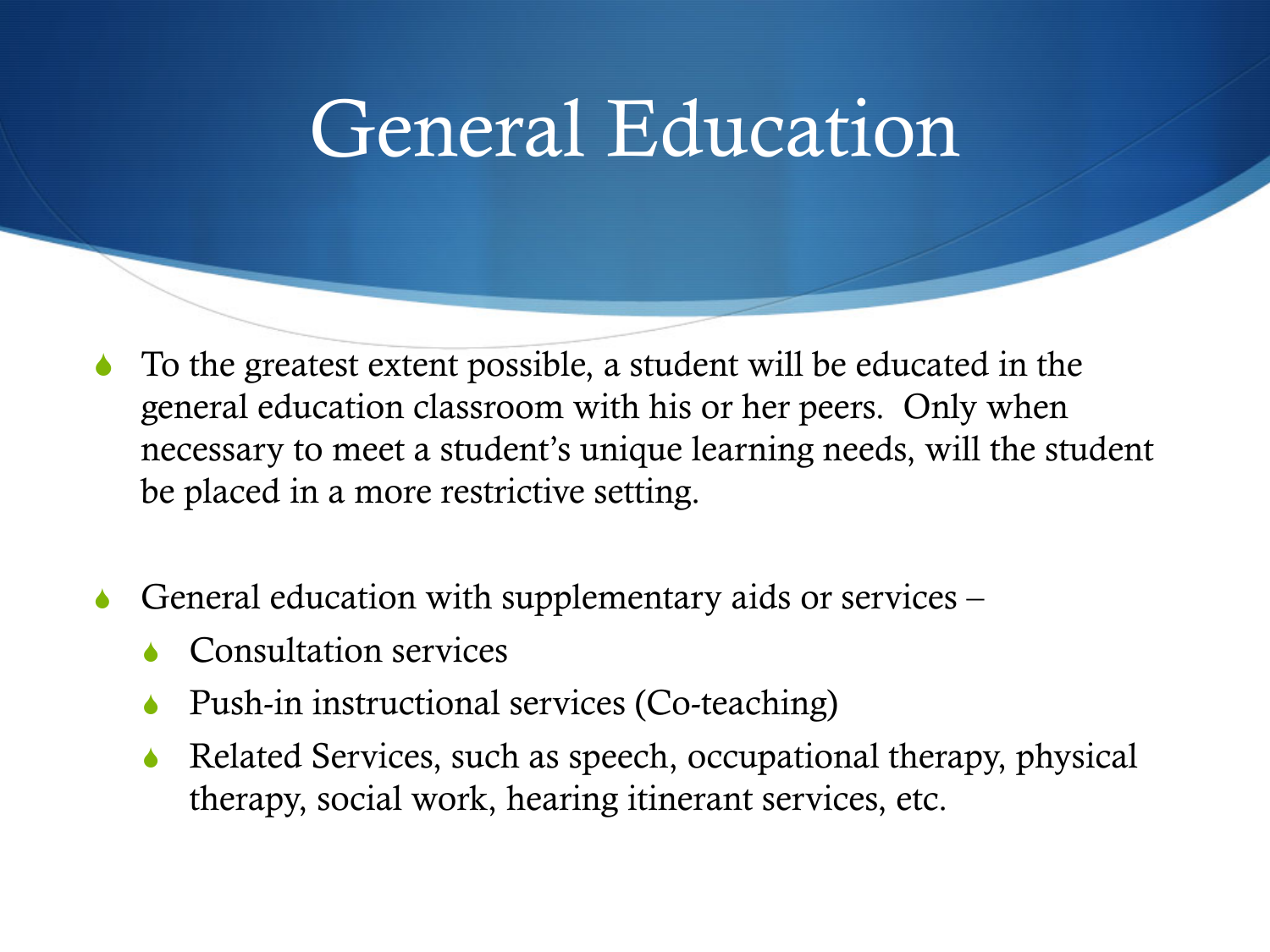#### Co-Teaching

Co-teaching is a level of support whereby special education services, (specifically designed instruction) are provided in a general education classroom to a group of students, with and without disabilities. The classroom is taught by two teachers, one general education content specialist, and one special education teacher. Coteaching placements offer the following benefits:

- Students with disabilities are provided access to the general education curriculum and general education setting
- Students with disabilities will still receive specialized instruction
- S Greater instructional intensity and differentiated instruction
- Students with disabilities may feel more connected with their peer group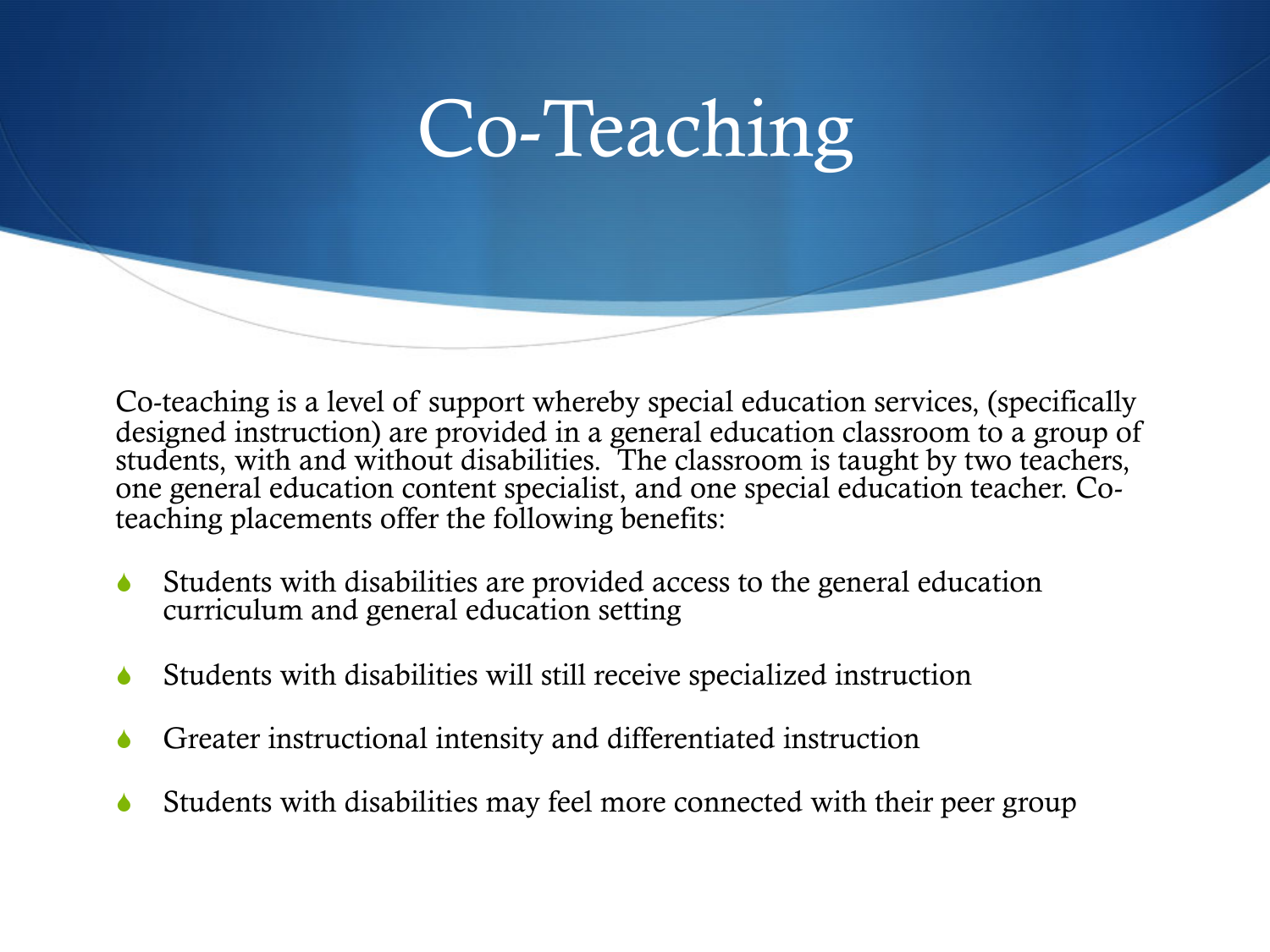

- Resource support– placement in a special education classroom for less than  $40\%$  of the special day
	- Small groups or individualized instruction for reading, math, writing, speech, occupational therapy, social work, etc.
	- Pull-out service delivery model.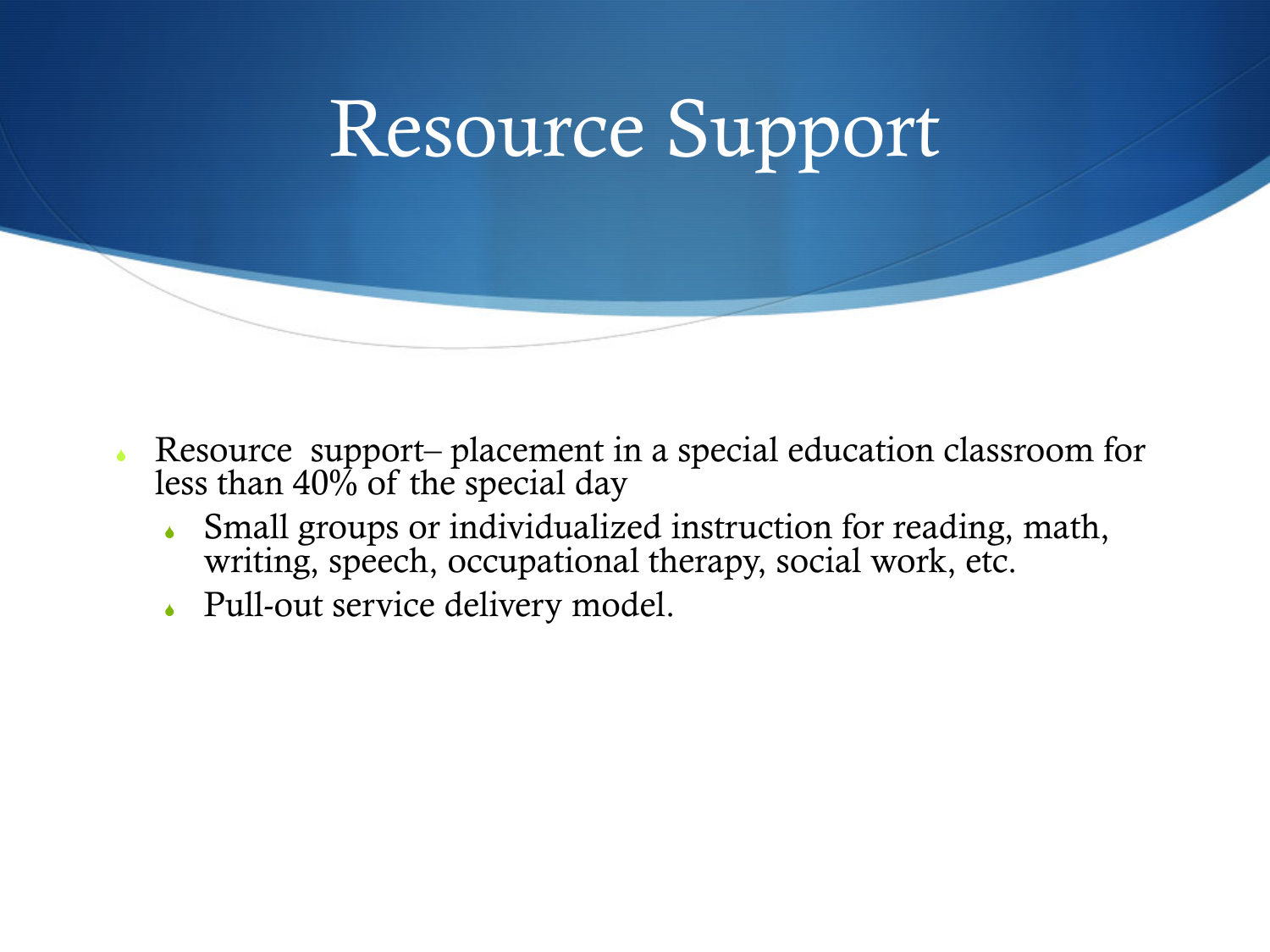

Self-Contained Placement (placement in a special education classroom for more than 40% of the school day). This placement is within a school that also houses general education students. Self-contained placements offer the following supports:

- $\cdot$  Small group size
- $\bullet$  Specialized instruction
- $\cdot$  Related services are often integrated into the program
- $\cdot$  Mainstreaming with general education peers, as appropriate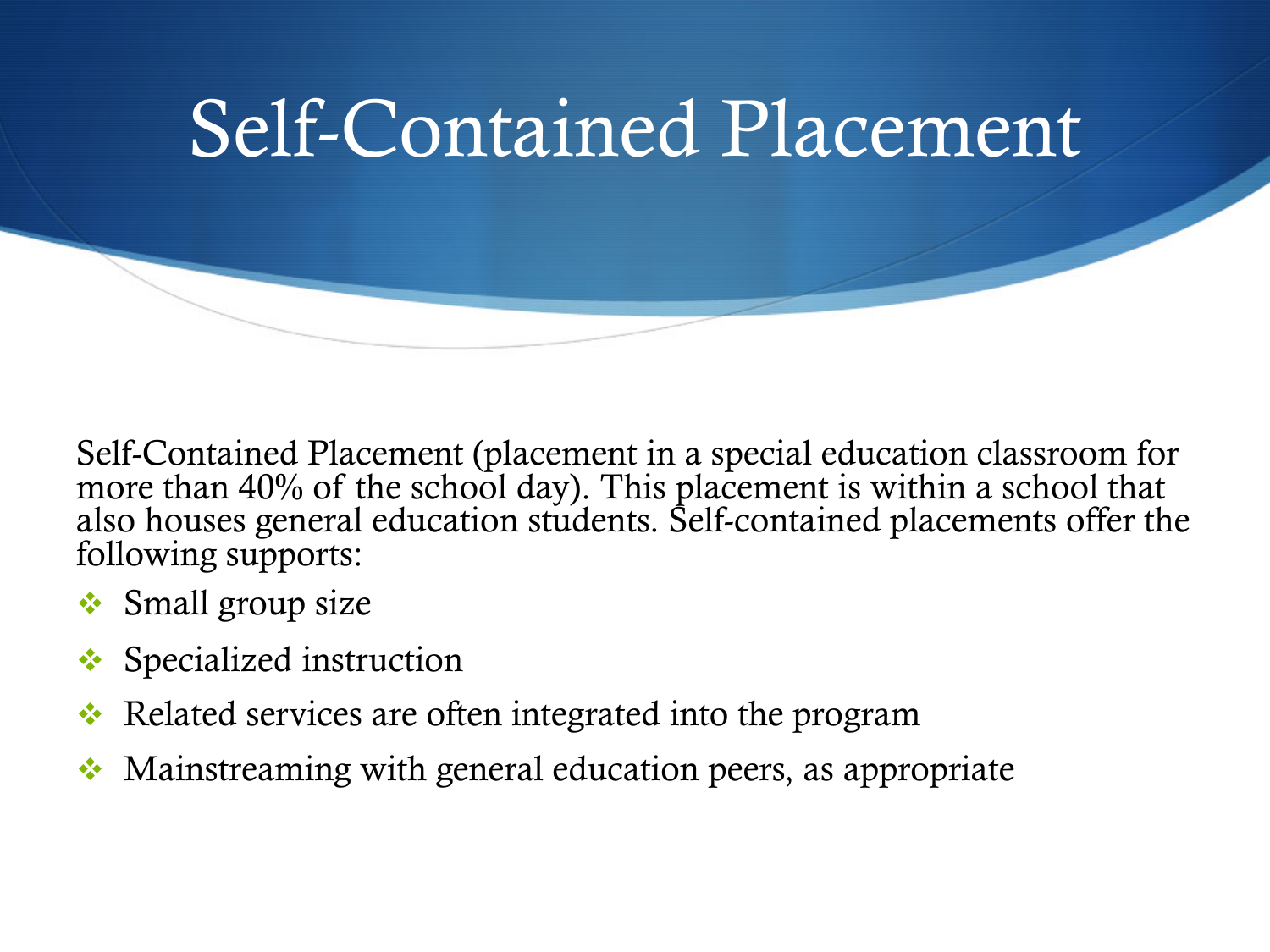#### Self-Contained Placements at Hawthorn

Early Childhood Special Education –

Cross-categorical instructional classroom for children aged 3 through 5 years who need significant support in pre-academics, speech, motor, and/or social-emotional skills.

Learning Opportunities Programming (LOP)- Cross-categorical instructional classroom for children who need support in all core academic classes. These students require a modified curriculum and classrooms are often multi-grade. Kindergarten through 8th grade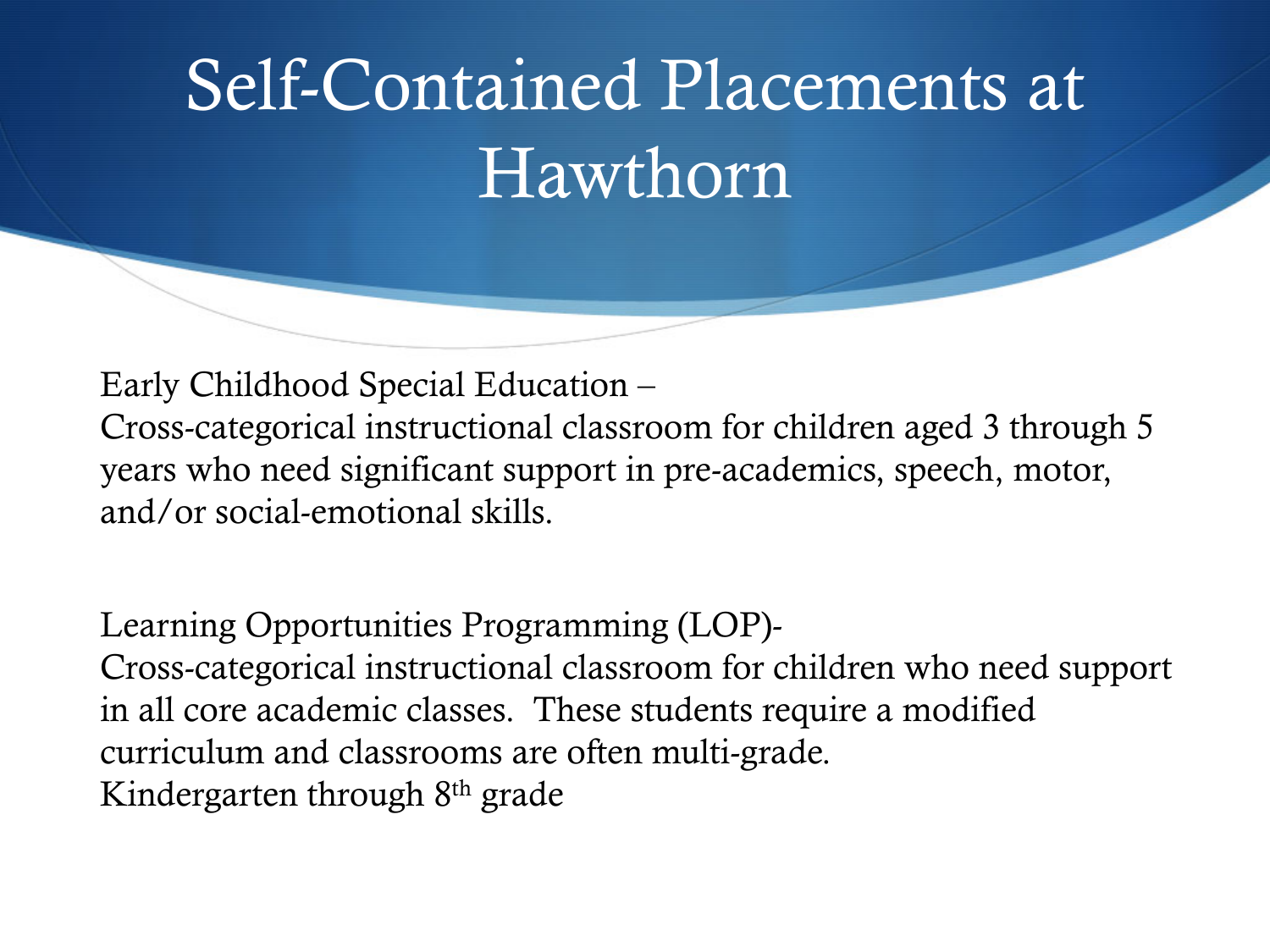# Self-Contained Placements within SEDOL

- Educational Life Skills  $(ELS)$  a program for students who have moderate to severe cognitive needs and who require a curriculum that focuses on functional life skills and adaptive behaviors.
- Language and Social Skills Opportunities (LASSO  $1,2$ ) –A program for students who exhibit characteristics generally associated with autism spectrum disorders and need a highly structured environment which focuses on communication, social skills, sensory needs, functional academics, and self help skills.
- Teaching Appropriate Behaviors (TAB)-A program for students whose behavioral or emotional needs are to such a marked degree that they adversely affect their educational performance and/or the learning of others. The program is intended to teach appropriate behaviors, teach new academic skills, and reduce inappropriate behavior.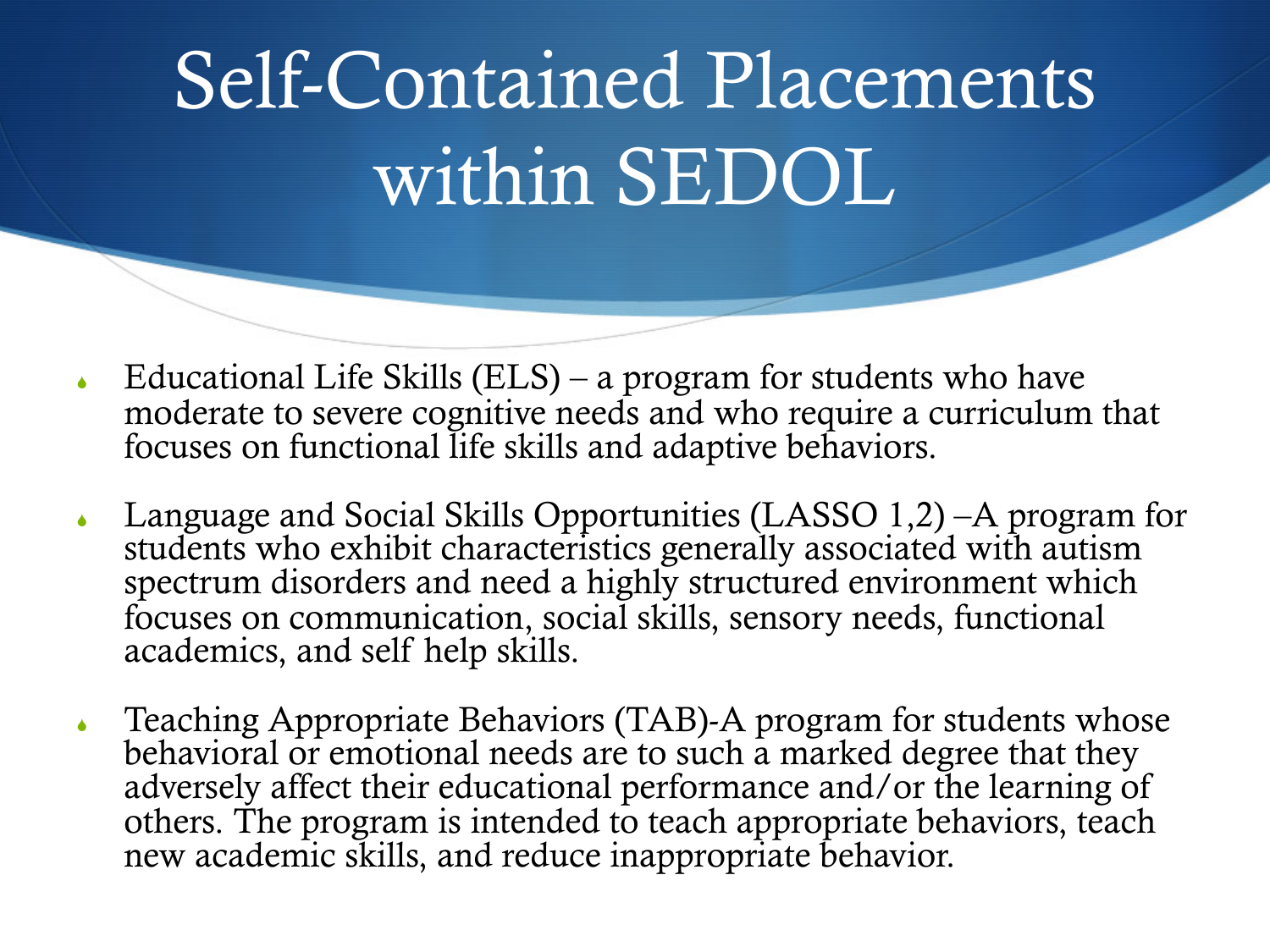Separate Special Education Day Schools, sometimes referred to as Therapeutic Day Schools, can be either publicly or privately funded and operated. We are fortunate to be a member of SEDOL that operates the following day public day school programs:

Gages Lake School – Public therapeutic day school for students with significant emotional and behavioral needs. The focus of the program is to provide therapeutic interventions to help students manage their social, emotional needs and develop their academic skills. Preschool through 8th grade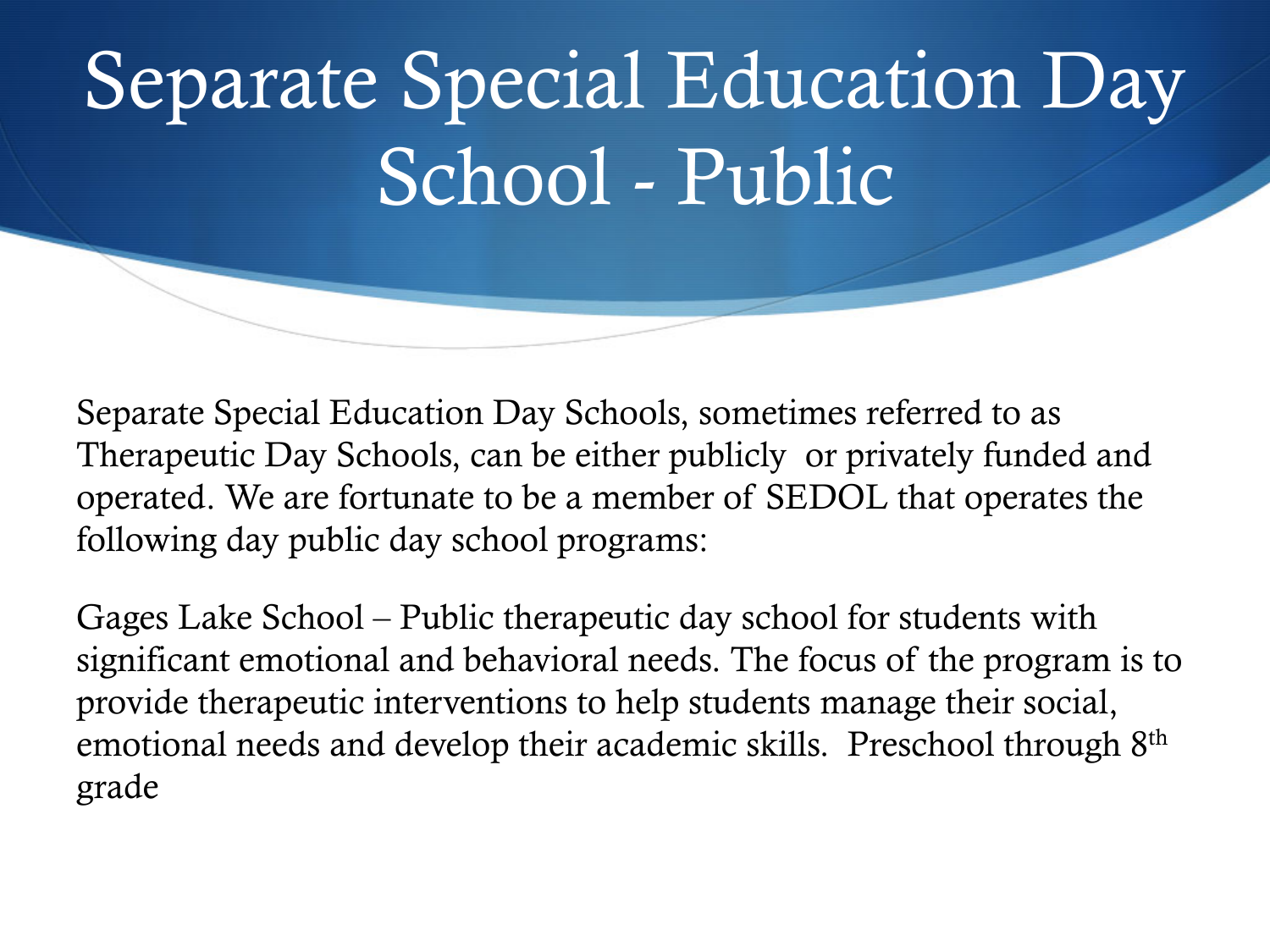Gages Lake also houses a Shaping Appropriate Behavior (SAB) program,which serves students with mild to severe intellectual disabilities and significant adjunct inappropriate behaviors requiring a self-contained setting with emphasis on behavior management skill development. Students will typically come from a self-contained Life Skills program housed in a general education setting. The goal of this program is to return students to a lesser restrictive environment, typically an ELS/Life Skills program once behaviors have become manageable.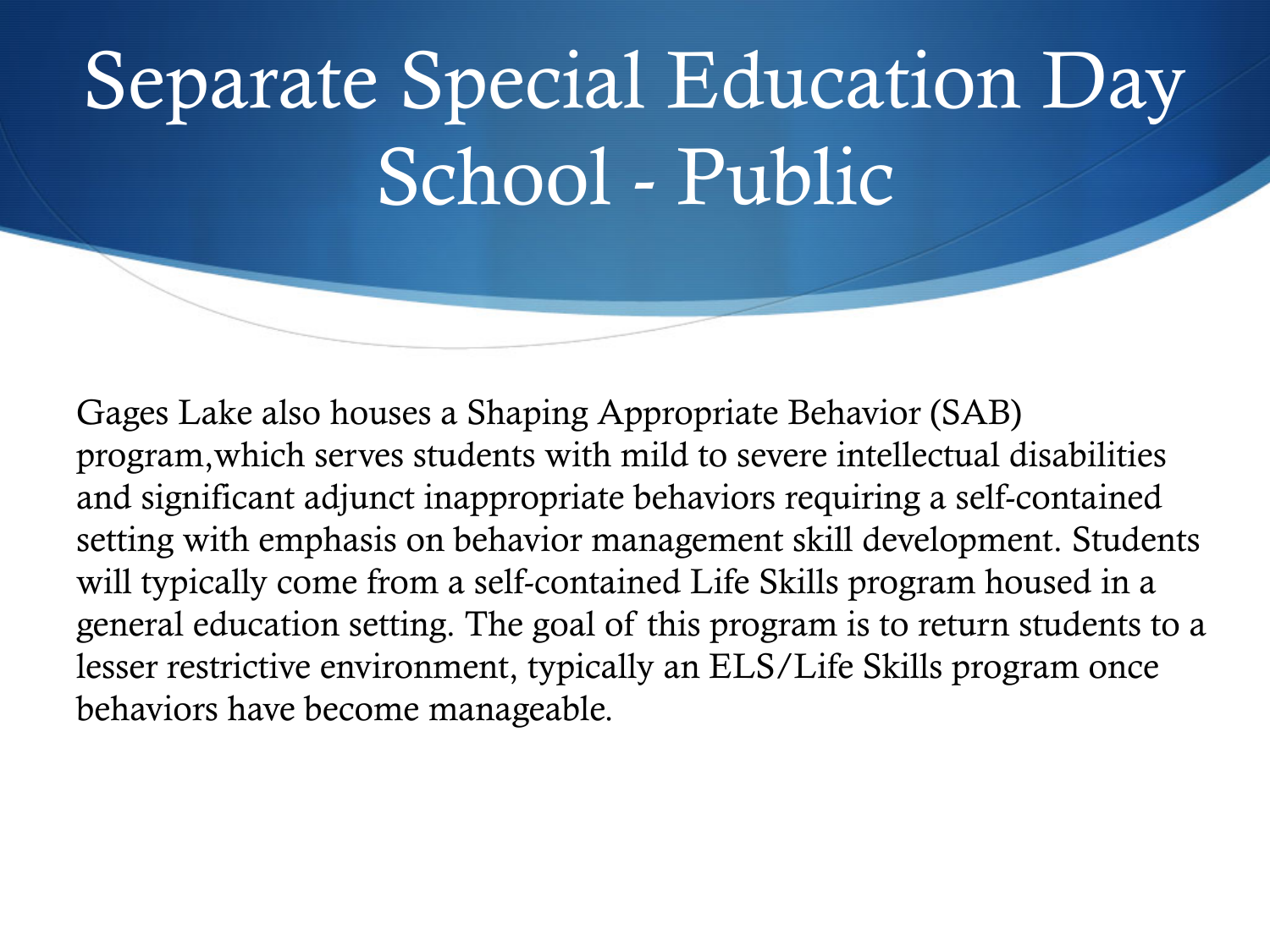John Powers Center – serves students who are deaf and hard of hearing who rely on sign language as their main mode of communication or use it to supplement their auditory and oral communication skills. Preschool through 8th grade.

Laremont School – serves students who exhibit severe to profound cognitive disabilities and/or multiple disabilities who need extensive care. Specialized staff so that student's intensive medical, personal care, and educational needs can be met in a school environment.Preschool through age 22.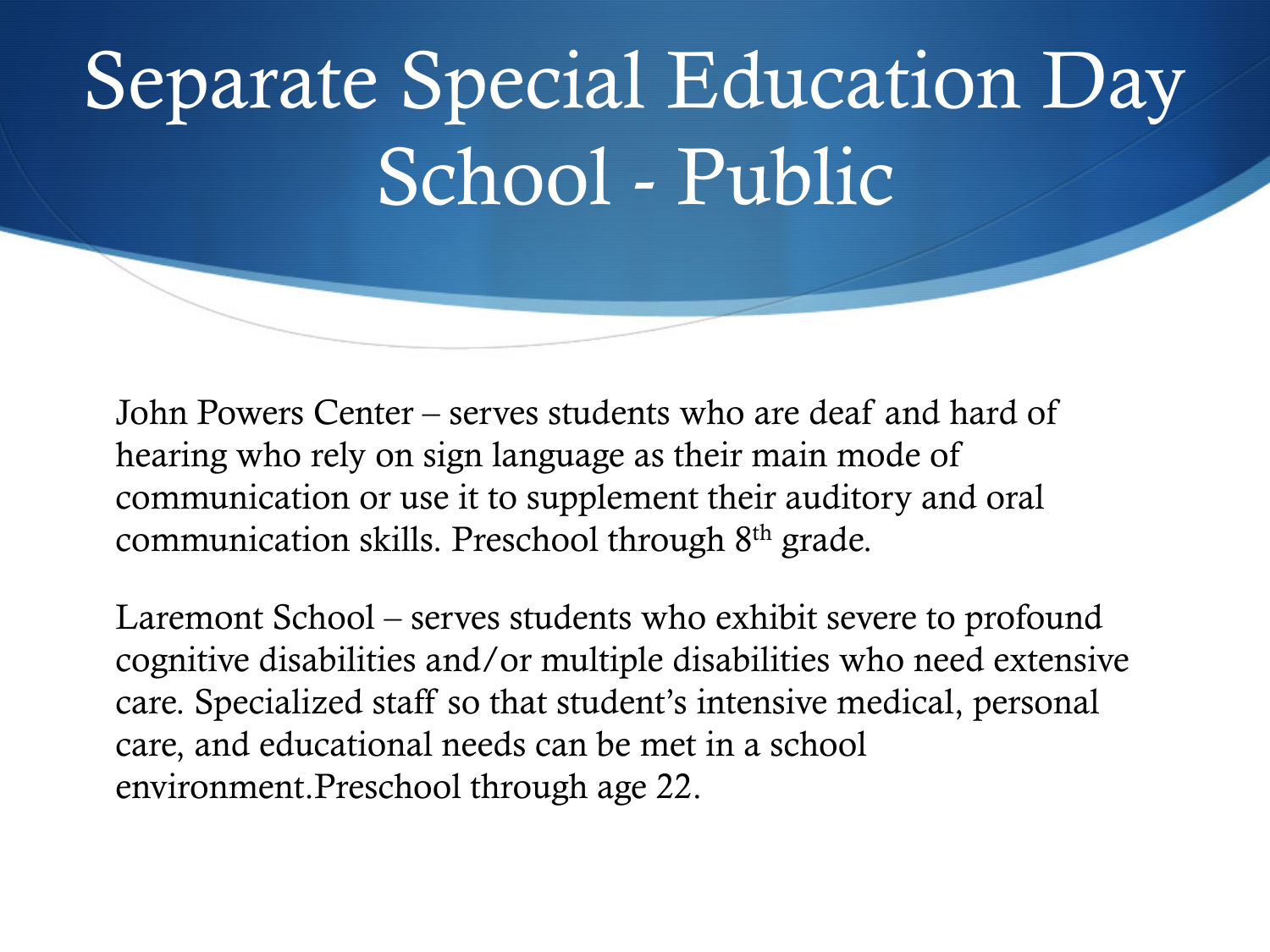Laremont School also houses Language and Social Skills Opportunities 3 (LASSO3) and a Shaping Appropriate Behavior (SAB) programs within its building.

The LASSO 3 program serves students whose primary eligibility is typically Autism and requires significant staff intervention and direction. Students require a selfcontained school environment due to behaviors that are non-compliant, aggressive and/or violent. The classroom routine addresses behavior, sensory, and communication needs using a structured and predictable schedule.

The Shaping Appropriate Behaviors (SAB) program serves students with mild to severe intellectual disabilities and significant adjunct inappropriate behaviors requiring a selfcontained setting with emphasis on behavior management skill development. Students will typically come from a self-contained Life Skills program housed in a general education setting. The goal of this program is to return students to a lesser restrictive environment, typically an ELS/Life Skills program once behaviors have become manageable.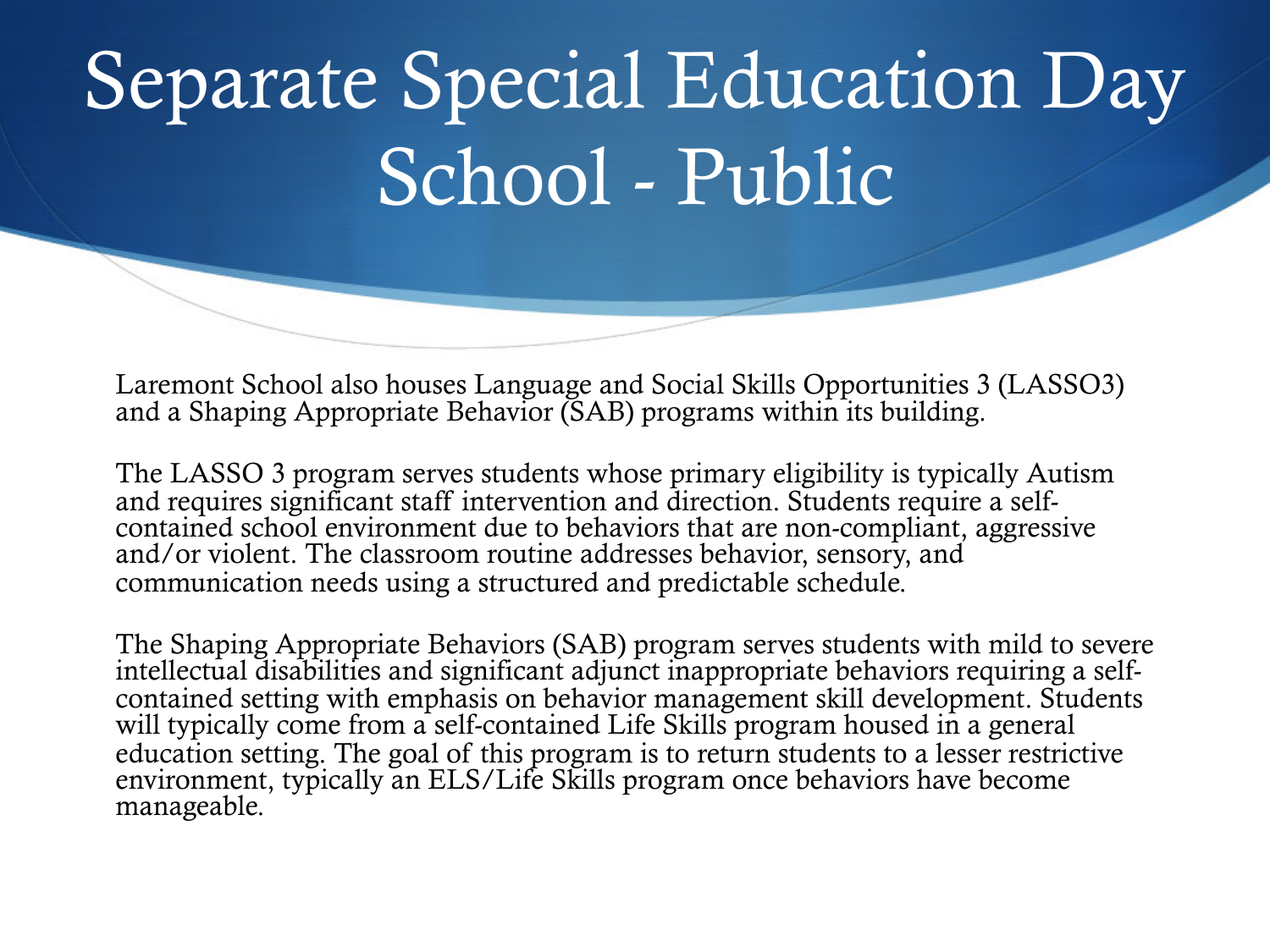In Illinois, there are approximately 369 private therapeutic schools approved by the Illinois State Board of Education

Approval is based upon eligibility categories they serve and age of the student. Most therapeutic day schools specialize with a specific population of students. Some examples of private special education day schools are:

Cove School – Northbrook

Connections Day School – Libertyville

The Bancroft School – Hoffman Estates

Chicago Lighthouse - Chicago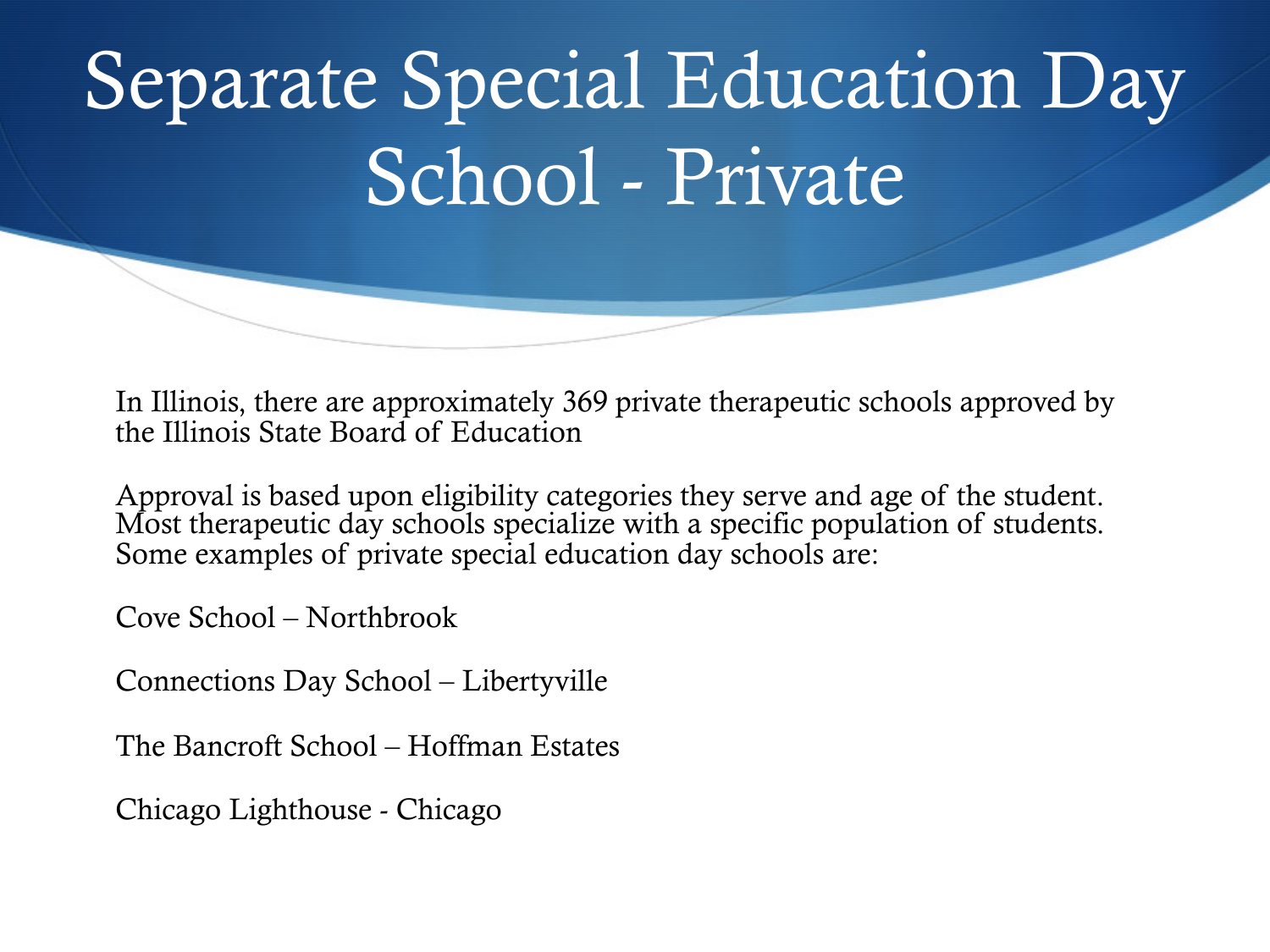#### Residential Placement

- $\cdot$  Students require residential placements for a variety of reasons and in a variety of situations
- $\cdot$  Students who require residential programs are those for whom the educational needs and emotional/behavioral needs are "intertwined" or "inseparable" and a determination is made by the IEP team that the child requires therapeutic and habilitation services in order to "benefit from special education"
- $\cdot$  Students who require 24 hour supervision aggressive, destructive, selfinjurious, assaultive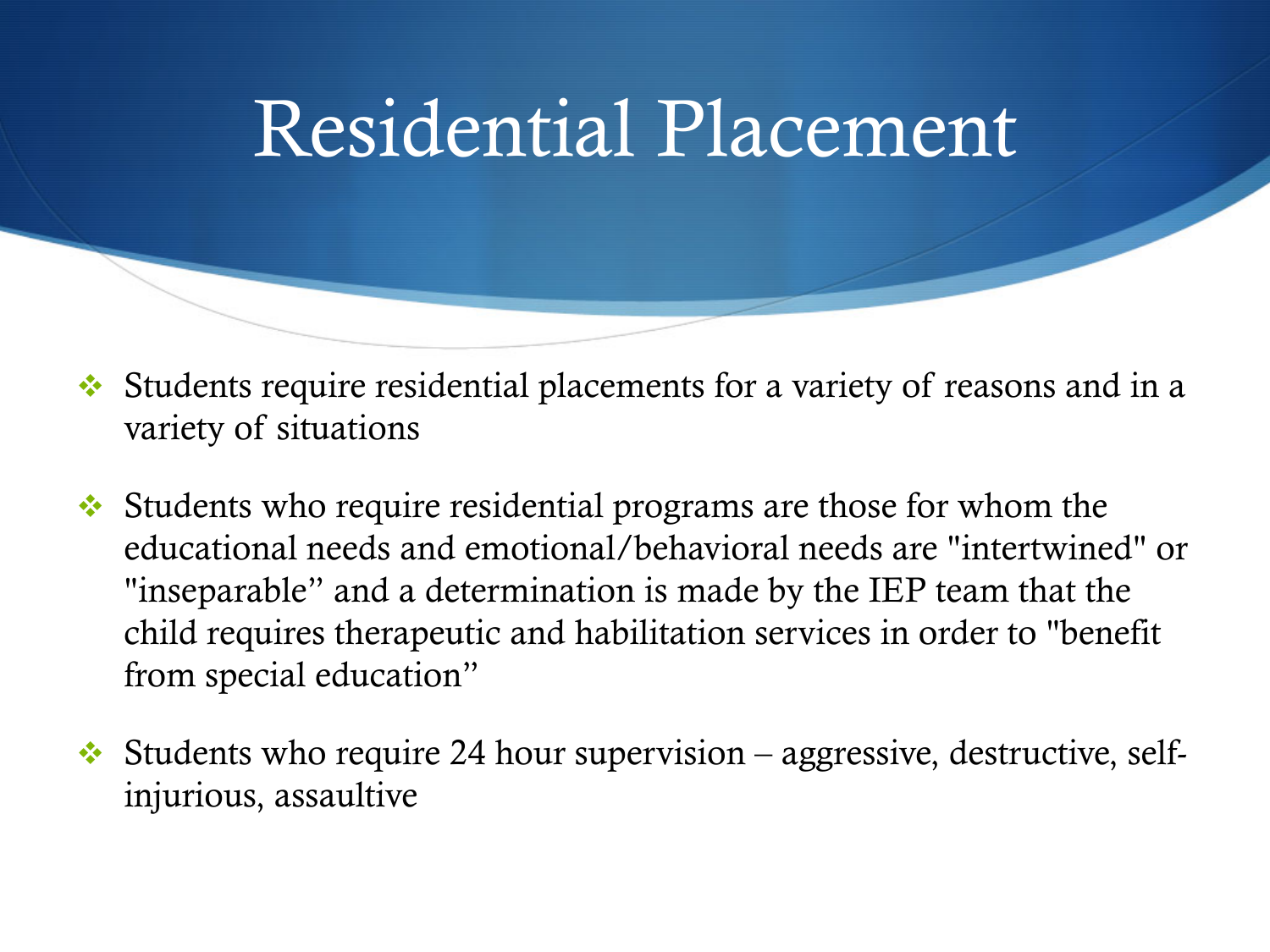

Services are provided to students who are unable to access educational services in a school environment, either in their home or in a hospital setting.

- Most restrictive environment as there is typically no or limited access to typical peers
- Temporary or permanent placement